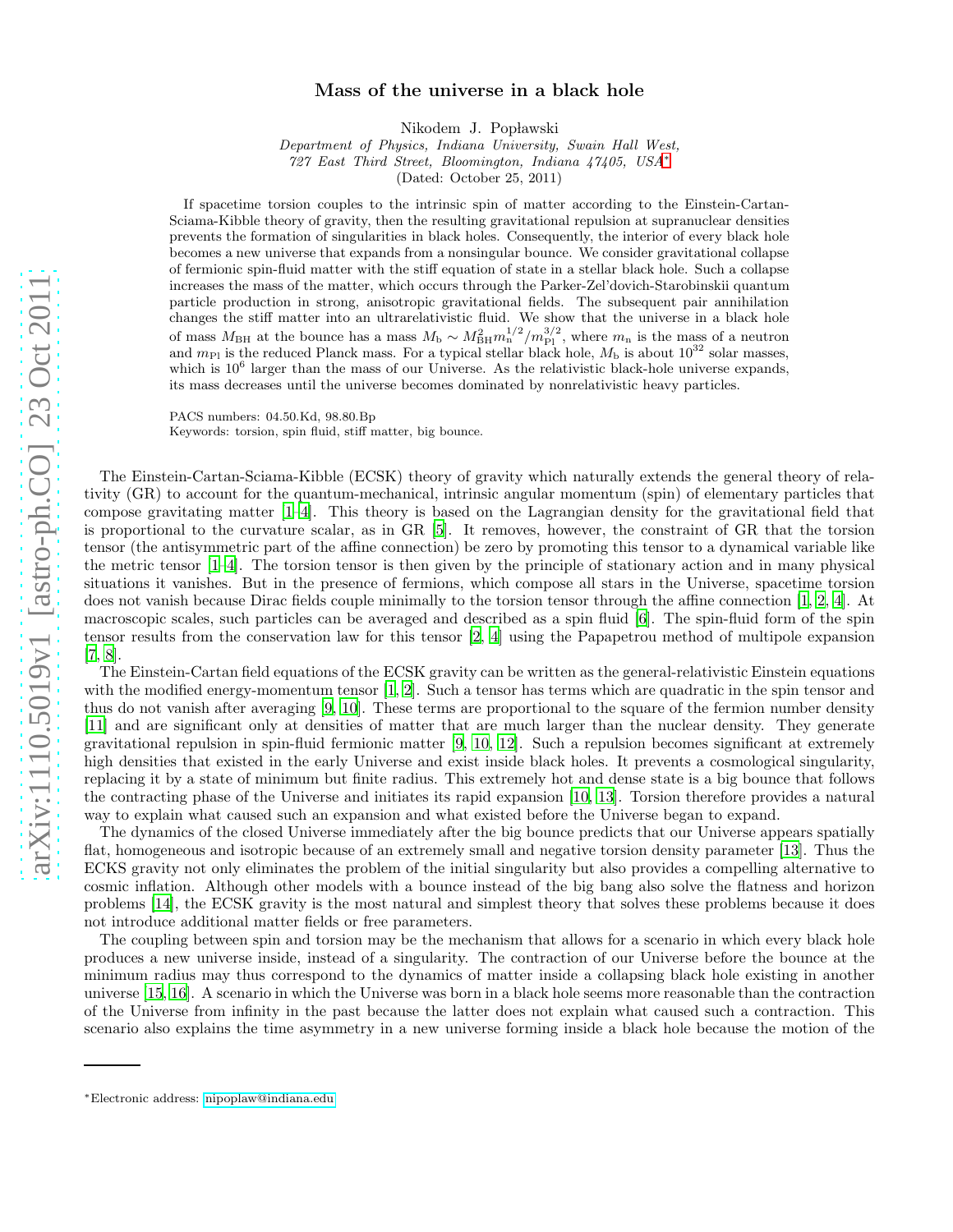collapsing matter through the black hole's event horizon can only happen in one direction and thus it is asymmetric [\[13\]](#page-3-11). The arrow of time in a daughter universe would thus be inherited, through torsion, from a mother universe.

Torsion appears as a plausible physical phenomenon that may solve some major puzzles regarding our understanding of elementary particles, black holes and the Universe. It may introduce an effective ultraviolet cutoff in quantum field theory for fermions [\[8\]](#page-3-6). Moreover, torsion modifies the classical Dirac equation by generating the cubic Hehl-Datta term [\[17\]](#page-3-15) which may be the source of the observed matter-antimatter imbalance and dark matter in the Universe [\[18\]](#page-3-16). Torsion can also generate massive vectors that are characteristic to electroweak interactions [\[19\]](#page-3-17). Finally, the gravitational interaction of condensing fermions due to the Hehl-Datta term may be the source of the observed small, positive cosmological constant which is the simplest explanation for dark energy that accelerates the present Universe [\[20\]](#page-3-18).

Observations of thermal emission during X-ray bursts suggest that the matter inside neutron stars is characterized by a stiff equation of state  $p = \epsilon$  [\[21](#page-3-19)], where p is the pressure and  $\epsilon$  is the energy density. Theoretical models of ultradense matter predict the stiff equation of state at very high densities from the strong interaction of the nucleon gas [\[22\]](#page-3-20). We can therefore expect that the matter collapsing inside stellar black holes is stiff too. Stiff matter has also been suggested as a possible content of the Universe during early stages of its expansion [\[23](#page-3-21), [24](#page-3-22)]. Furthermore, a black hole grows as fast as the Universe if the equation of state is stiff [\[24](#page-3-22)], showing that the black hole's interior composed of stiff matter is dynamically equivalent to a universe. Nonnucleonic degrees of freedom at supranuclear densities can soften the equation of state [\[25\]](#page-3-23). Such a softening would decrease the mass of the Universe inside a black hole. The Shapiro-delay measurement of the mass of the neutron star in a binary pulsar puts constraints on the equation of state of the neutron star [\[26\]](#page-3-24). The data from the PSR J1614-2230 pulsar effectively rule out the presence of exotic matter in the form of kaon condensates, hyperons, heavy bosons, or free quarks at supranuclear densities [\[26\]](#page-3-24). These data therefore support a stiff equation of state in neutron stars and black holes.

If the matter collapsing in a forming black hole is stiff then the covariant conservation of the modified energymomentum tensor causes that the mass of the universe inside this black hole increases by many orders of magnitude, as we show below. Physically, such an increase of mass occurs by the Parker-Zel'dovich-Starobinskii quantum particle production in the presence of strong, anisotropic gravitational fields [\[27\]](#page-3-25). Such a pair production does not change the equation of state of the collapsing matter, which remains stiff because of the ultradense regime. The subsequent pair annihilation into photons, however, changes the stiff matter into an ultrarelativistic fluid and results in isotropization of the universe in a black hole, which stops the Parker-Zel'dovich-Starobinskii process. The pair production also does not change the total (matter plus gravitational field) energy of the universe in a black hole, which is equal to zero (even in the presence of a cosmological constant) [\[28\]](#page-3-26). The formation and evolution of such a universe (including the above increase of its mass) is not visible for observers outside the black hole, for whom the event horizon's formation and all subsequent processes would occur after an infinite amount of time had elapsed [\[5\]](#page-3-2). Gravitational time dilation thus makes it possible for the mass of the Universe to be much bigger than the mass of the parent black hole as measured by external observers.

The Einstein-Cartan field equations for the closed Friedman-Lemaître-Robertson-Walker (FLRW) metric describing such a universe are given by the Friedman equations for the scale factor  $a(t)$  [\[11,](#page-3-9) [13\]](#page-3-11):

<span id="page-1-0"></span>
$$
\dot{a}^2 + k = \frac{1}{3}\kappa \left(\epsilon - \frac{1}{4}\kappa s^2\right)a^2 + \frac{1}{3}\Lambda a^2,\tag{1}
$$

$$
\frac{d}{dt}\left((\epsilon - \kappa s^2/4)a^3\right) + (p - \kappa s^2/4)\frac{d}{dt}(a^3) = 0,\tag{2}
$$

where dot denotes differentiation with respect to  $ct$ ,  $k = 1$ ,  $s^2$  is the square of the spin tensor [\[9\]](#page-3-7), and  $\Lambda$  is the cosmological constant. For a fluid consisting of unpolarized fermions, this quantity is given by

<span id="page-1-1"></span>
$$
s^2 = \frac{1}{8}(\hbar c n)^2,\tag{3}
$$

where n is the fermion number density [\[11](#page-3-9)]. Equation [\(2\)](#page-1-0) corresponds to the covariant conservation of the modified energy-momentum tensor. For the stiff equation of state and for densities at which  $\kappa s^2 \ll \epsilon$ , this equation gives  $\epsilon \propto a^{-6}$ , which then gives  $E \propto a^{-3}$ , where E is the total energy of matter in the Universe. Thus the total mass of matter in the Universe m scales according to  $m \propto a^{-3}$ , which gives  $N \propto a^{-3}$ , where N is the number of fermions in the Universe (we assume that this number is proportional to the total number of particles). Accordingly,  $n \propto a^{-6}$ , from which we obtain  $s^2 \propto a^{-12}$  because of [\(3\)](#page-1-1) Substituting (3) into the Friedman equation [\(1\)](#page-1-0) gives then [\[29](#page-3-27)]

<span id="page-1-2"></span>
$$
\dot{a}^2 + k = \frac{1}{3}\kappa\epsilon_0 \frac{a_0^6}{a^4} - \frac{1}{96}(\hbar c\kappa)^2 n_0^2 \frac{a_0^{12}}{a^{10}},\tag{4}
$$

where  $\epsilon_0$  and  $n_0$  correspond to the universe at  $a = a_0$ . We neglect the last term in [\(1\)](#page-1-0) with the cosmological constant because it is negligibly small for  $a < a_0$ .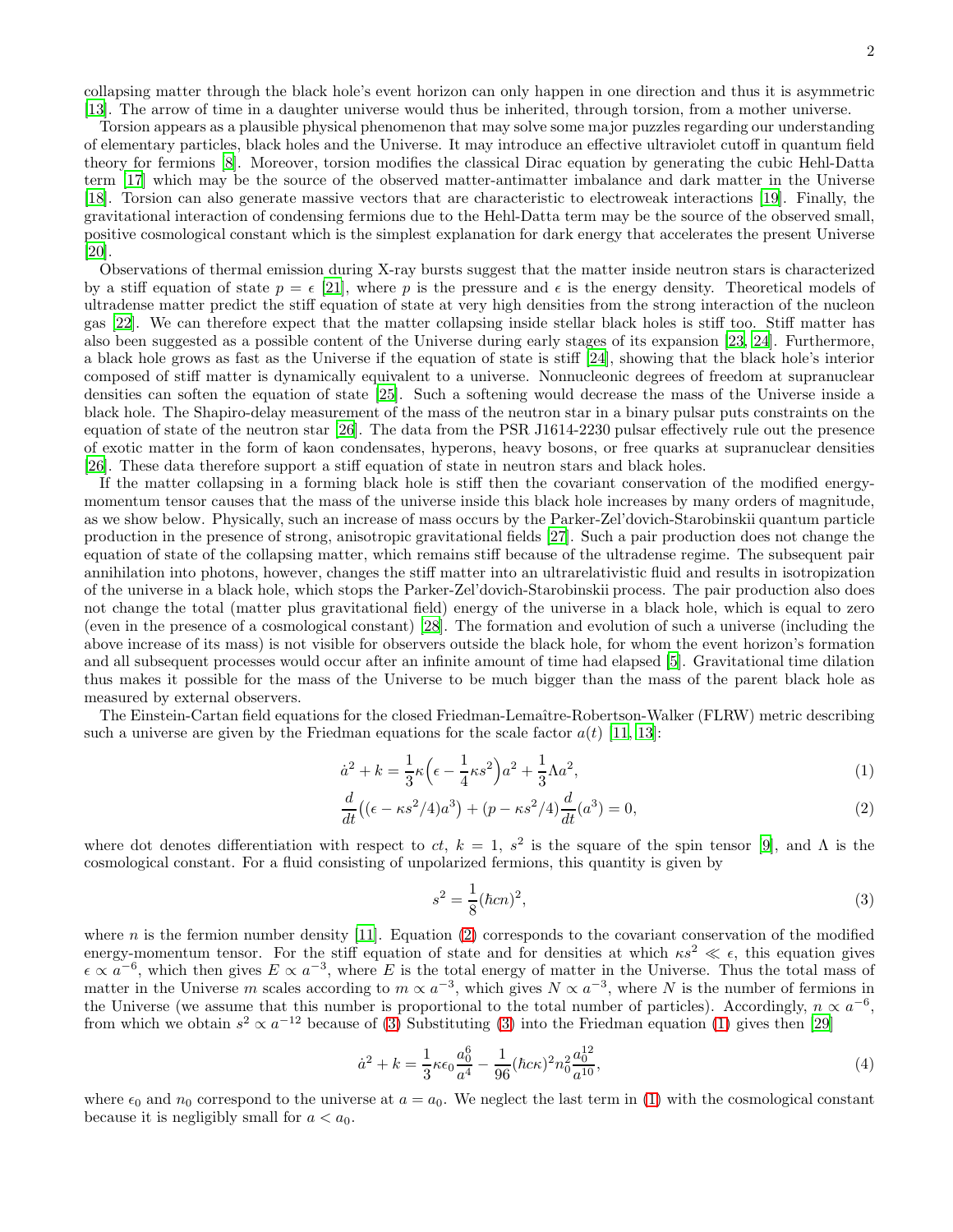A universe born in a black hole begins to contract when  $\dot{a}=0$  at  $a_0=r_g$ , where  $r_g=2GM_{\rm BH}/c^2$  is the Schwarzschild radius of the black hole of mass  $M_{\rm BH}$ . At this stage, the second term on the right-hand side of [\(4\)](#page-1-2) is negligible, yielding  $\epsilon_0 = 3M_{\rm BH}c^2/(4\pi r_g^3)$ , which coincides with the rest energy density of the black hole regarded as a uniform sphere [\[29\]](#page-3-27). If the matter in a black hole at  $a = a_0$  is composed of neutrons, which is a reasonable assumption, then the initial number density of fermions in this universe is  $n_0 = 9M_{\text{BH}}/(4\pi r_g^3 m_{\text{n}})$ , where  $m_{\text{n}}$  is the mass of a neutron [\[29\]](#page-3-27). The universe in the black hole contracts until the negative second term on the right-hand side of [\(4\)](#page-1-2) becomes significant and counters the first term (k is negligible in this regime). At this moment, where  $a = a<sub>*</sub>$ , the condition  $\dot{a} = 0$  in [\(4\)](#page-1-2) gives  $a_{\star} = (\kappa/(32\epsilon_0))^{1/6}(\hbar c n_0)^{1/3}a_0$ , which leads to the scale factor of the universe at the bounce [\[29\]](#page-3-27):

<span id="page-2-0"></span>
$$
a_{\star} = \left(\frac{27}{128}\right)^{\frac{1}{6}} \frac{2G}{c^2} \left(\frac{M_{\rm BH}^2 m_{\rm Pl}^2}{m_{\rm n}}\right)^{\frac{1}{3}},\tag{5}
$$

where  $m_{\rm Pl} = (\hbar/(\kappa c^3))^{1/2}$  is the reduced Planck mass. The mass of the universe at the bounce is given by  $m_{\star} =$  $(a_0/a_\star)^3 \tilde{M}_{\text{BH}}$  (since  $m \propto a^{-3}$ ). Substituting [\(5\)](#page-2-0) into this relation gives [\[29\]](#page-3-27)

$$
m_{\star} = \left(\frac{128}{27}\right)^{\frac{1}{2}} \frac{M_{\rm BH}^2 m_{\rm n}}{m_{\rm Pl}^2}.
$$
 (6)

After the bounce, the ultrarelativistic matter in a black hole expands as a new, closed universe [\[13](#page-3-11), [29](#page-3-27)]. As the black-hole universe expands, its mass decreases until the universe becomes dominated by nonrelativistic particles. If the mass of the resulting nonrelativistic universe exceeds a critical value  $m_c \sim c^2/(\overline{G}\sqrt{\Lambda})$ , then the universe expands to infinity [\[4,](#page-3-1) [29](#page-3-27), [30\]](#page-3-28). As time tends to infinity, the parent black hole becomes an Einstein-Rosen bridge that connects the daughter universe in the black hole to the mother universe. The spin-torsion coupling in the ECSK gravity therefore allows Nature to choose a mathematical solution of the gravitational field equations that is regular (an Einstein-Rosen bridge) [\[16\]](#page-3-14) rather than a mathematical solution that is singular (a Schwarzschild black hole). In the daughter universe, the mother universe appears as the only white hole in space.

The mass density at the bounce is equal to  $\rho_{\star} = m_{\star}/(4\pi a_{\star}^{3})$ , which gives

$$
\rho_{\star} = \frac{128}{27} (8\pi)^2 \rho_{\rm C}, \ \rho_{\rm C} = \frac{m_{\rm n}^2 c^4}{G\hbar^2}, \tag{7}
$$

where  $\rho_C$  is the Cartan density for neutrons [\[3,](#page-3-29) [8\]](#page-3-6). The quantity  $\rho_{\star}$  is independent of the mass of the black hole and its order of the Cartan density indicates that the neutrons are nonrelativistic. The above analysis [\[29\]](#page-3-27), however, does not include the annihilation of the pairs produced through the Parker-Zel'dovich-Starobinskii process into radiation. Let as assume, for simplicity, that these pairs start annihilating to radiation when  $a = a_{\star}$ . As a result, the fermion number density decreases, weakening the gravitational repulsion from the spin-torsion coupling. The gravitational collapse can therefore proceed further, until the spin-torsion term  $\kappa s^2/4$  in the Friedman equation [\(1\)](#page-1-0) balances the relativistic energy density  $\epsilon$ . If the ultrarelativistic matter contains only the known standard-model particles (with equal temperatures), then such a balance (big bounce) occurs at  $\epsilon_b = 15.4 \epsilon_{\text{Pl}}$ , where  $\epsilon_{\text{Pl}} = \rho_{\text{Pl}} c^2$  and  $\rho_{\text{Pl}} = c^5/(\hbar G^2)$ is the Planck density [\[31](#page-3-30)]. During the ultrarelativistic collapse,  $\epsilon \propto a^{-4}$ , which gives  $m \propto a^{-1}$ . The bounce thus occurs not at  $a = a_{\star}$ , but at  $a = a_{\rm b} = a_{\star} (\rho_{\star} c^2/\epsilon_{\rm b})^{1/4}$ , which gives

<span id="page-2-1"></span>
$$
a_{\rm b} = a_{\star} \left(\frac{m_{\rm n}}{m_{\rm Pl}}\right)^{\frac{1}{2}} \left(\frac{128}{27} \frac{(8\pi)^2}{15.4}\right)^{\frac{1}{4}} = \frac{2G}{c^2} \left(M_{\rm BH}^{2/3} m_{\rm Pl}^{1/6} m_{\rm n}^{1/6}\right) \left(\frac{128}{27}\right)^{\frac{1}{12}} \frac{(8\pi)^{1/2}}{15.4^{1/4}}.\tag{8}
$$

Accordingly, the mass of the universe in a stellar black hole at the bounce is not  $m_{\star}$ , but is equal to  $M_{\rm b} = m_{\star} a_{\star}/a_{\rm b}$ , which gives

<span id="page-2-2"></span>
$$
M_{\rm b} = m_{\star} \left(\frac{m_{\rm Pl}}{m_{\rm n}}\right)^{\frac{1}{2}} \left(\frac{27}{128} \frac{15.4}{(8\pi)^2}\right)^{\frac{1}{4}} = M_{\rm BH}^2 m_{\rm Pl}^{-3/2} m_{\rm n}^{1/2} \left(\frac{128}{27} \frac{15.4}{(8\pi)^2}\right)^{\frac{1}{4}}.
$$
 (9)

The values [\(8\)](#page-2-1) and [\(9\)](#page-2-2) refine the results of [\[29\]](#page-3-27).

For a typical stellar black hole,  $M<sub>b</sub>$  is about 10<sup>32</sup> solar masses, which is 10<sup>6</sup> larger than the mass of our Universe [\[13,](#page-3-11) [29\]](#page-3-27). As the ultrarelativistic black-hole universe expands, however, its mass decreases until the universe becomes dominated by nonrelativistic particles. Such particles may be heavy fermions that exist at very high energies and are postulated to be the source of baryogenesis and dark matter ([\[18\]](#page-3-16) and references therein). In this case, it could be possible that the mass of the universe in a black hole decreases only by a desired factor  $10^6$ , asymptotically matching the mass of our Universe. The value [\(9\)](#page-2-2) can also decrease if we consider a more realistic scenario in which the